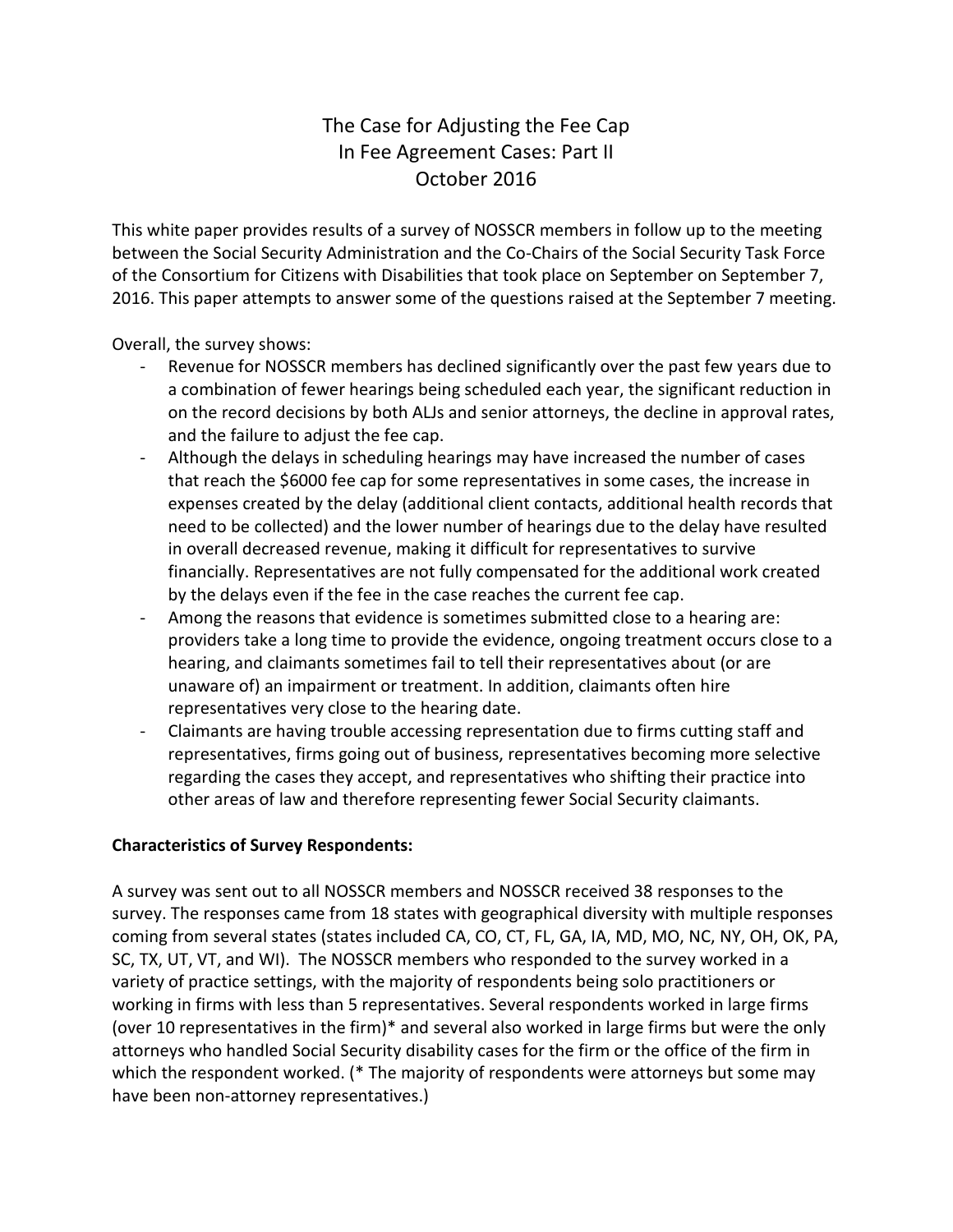Survey respondents also have a wide range of open Social Security disability cases open at one time, with a range from a low of 40 open cases for a solo practitioner to over 3000 at a large firm. The average number for a solo practitioner was around 150 cases. This results in a wide range of the number of hearings for each firm, from a low of 30-40 hearings a year to a high of over 2,200 hearings per year.

Unsurprisingly, respondents indicated that the majority of their cases are won at the ALJ hearing level. Representatives who said they take a large percentage of cases at the initial application, however, indicated a high percentage of cases won at the initial level. The vast majority of respondents indicated they receive very few, if any, on the record decisions. Some also indicated that hearing offices have told them that they no longer issue on the record decisions. Respondents noted a precipitous decline in the number of on the record decisions issued over the past 3-5 years. Some respondents indicated that they don't even bother requesting them anymore because they file a request and never hear anything back about them.

Actual respondent answers to some of the questions asked are included in this paper to provide additional information which might be helpful to SSA in making a determination regarding adjusting the fee cap. All actual respondent answers are indented and appear in quotation marks. The answers appear exactly as written except where they have been edited for clarity, brevity, and to protect the anonymity of the respondent. No substantive changes have been made.

# **When Do Claimants Hire Representatives?:**

As discussed at the September 7 meeting, the results of this survey support the proposition that Social Security disability claimants engage representatives at all stages of the disability adjudication process. Most respondents indicated that they do not generally represent claimants at the initial application level prior to the initial denial. A few survey respondents said, however, that they are brought on at the initial level by most of their clients. Most respondents said they are retained by a majority of their clients after the initial/ reconsideration denial notice is received by the claimant or right after the claimant requests a hearing.

Survey respondents said it is not uncommon to be hired within 30 days of an already scheduled Administrative Law Judge (ALJ) hearing. Several respondents said that approximately 1 in 10 to as many as 1 in 5 of their clients hired them within 30 days of a scheduled hearing date. Survey respondents also indicated that they are hired after a claimant attends a scheduled hearing without a representative and the ALJ suggests they should retain a representative (one respondent said this happens in an estimated 5% of cases handled).

Several respondents also indicated that people who retain them after an initial denial sometimes mention that they had been counseled by SSA field office personnel not to retain a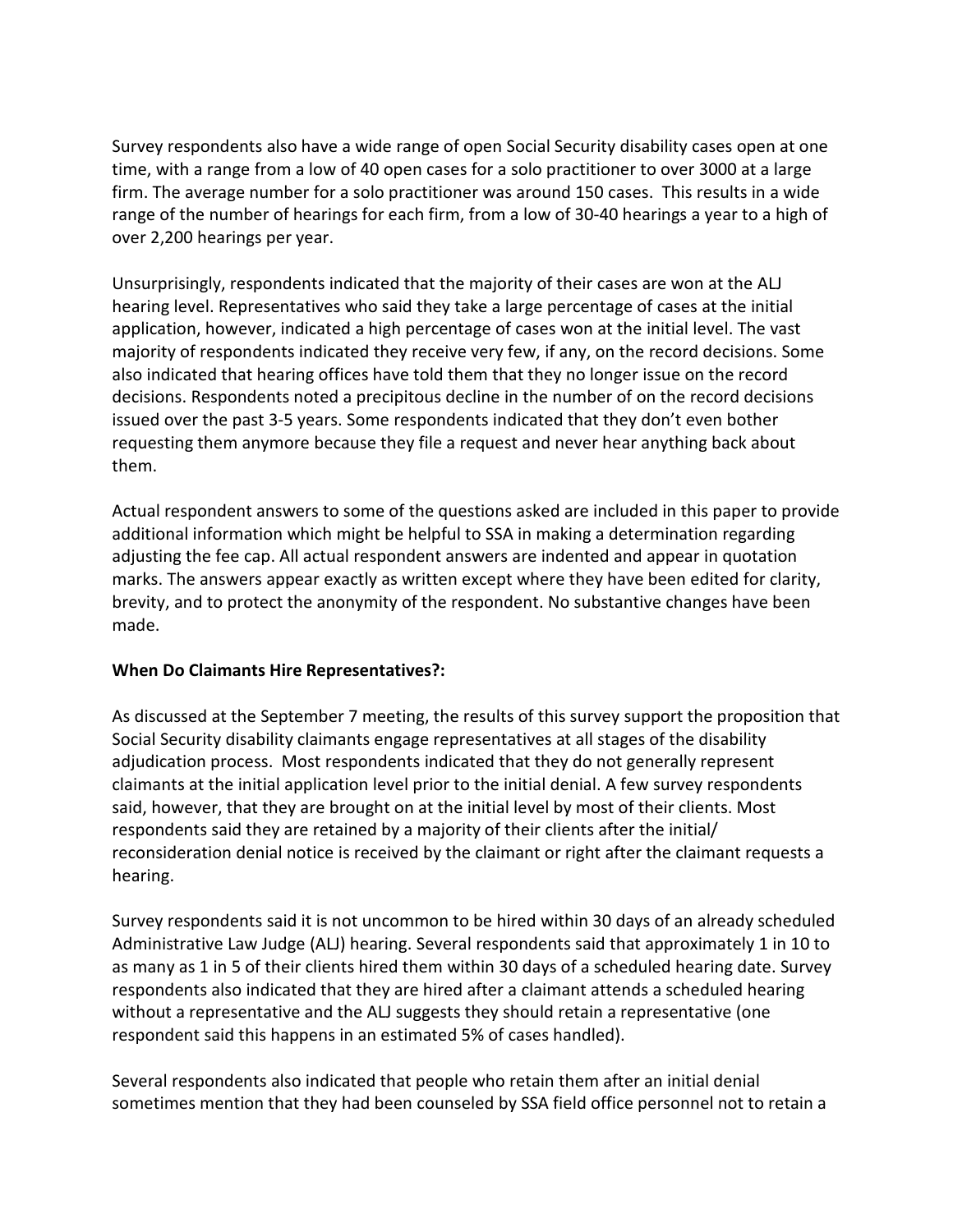representative earlier in the process. The survey respondents indicated that they believe that many such individuals probably would have been awarded benefits at the initial level if they had been represented.

# **Are Representative Getting the Maximum \$6,000 Fee Cap in More Cases Due to the Hearing Delays?:**

The answers to this question do not paint a clear picture on the percentage of cases in which a representative receives the maximum fee or of the effect of hearing delays on the number of cases that reach the fee cap. Representatives indicated they received the \$6,000 (minus the user fee) fee in a widely varying percentage of their successful cases – on the low end, 10% of successful cases resulted in a \$6000 award, and on the high end, a representative reported that 95% of favorable decisions resulted in such an award. The majority of respondents indicated they received the maximum fee between 30 and 50% of the time.

Respondents were also split almost equally on whether they think the increased processing time for hearings and decisions affected the percentage of favorable decisions in which they received the maximum fee. They indicated they had represented an individual an average of at least 2 years (but sometimes more) when they received the maximum fee. Respondents offered a number of reasons why the delay has not increased the number of successful claims that reach the fee cap:

- Cases that will result in the maximum fee usually do so in 12-18 months. Delays beyond that do not increase the fee received.
- An increase in the number and percentage of awards in which the ALJ amends the onset date or issues a partially favorable decision, resulting in lower back benefits and lower fees as a result.
- The application of offsets negates any increase in back benefits due to claimant as a result of the delay (the longer the delay the greater the amount of the offsets).
- Delays had not significantly increased in their area.

# **Do the Hearing Delays Increase Expenses for Representatives?:**

Respondents overwhelmingly remarked that the increase in hearings-level processing time increased their expenses. Most respondents were unable to quantify exactly how much the delay had increased expenses, indicating that they don't track the expenses per client. Two main reasons were cited for the increase in expenses: the need to gather more medical records during the wait for a hearing (and the additional treatment claimants receive while they wait) and the significantly increased amount of client contact required during that time.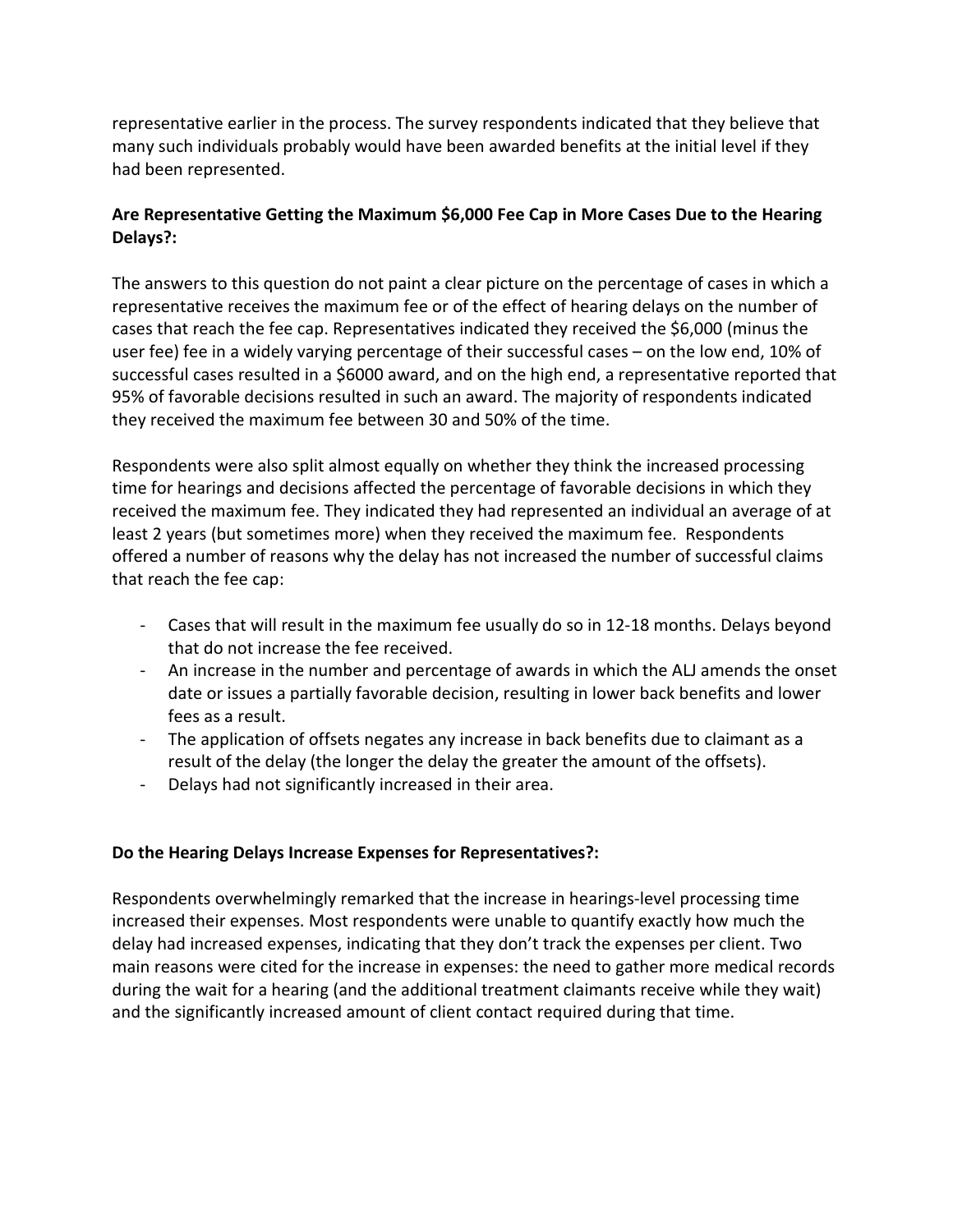NOSSCR member survey responses:

"Costs increase and attorney time increases as a result of hearing delays. This is because counsel must obtain and submit medical information as it becomes available. Each records request requires a fee payment for production of records. These costs add up and are almost never reimbursed by the clients. If a medical source statement is requested, some doctors charge \$300.00 and if counsel determines there is a need for a medical evaluation, the cost is quite a bit more. Again, if counsel advances the cost, clients rarely reimburse counsel."

"Expenses have definitely increased in light of the delay in hearing processing times; every day that goes by means an increase in the amount of medical records that will need to be obtained, submitted, reviewed, and summarized by the time the hearing is held resulting in increased costs (and time) to me and my client. Because the record is so much larger than it used to be, I have had to hire a paralegal to help me review these files. I used to do that all myself. Having someone else do it is not ideal, but again, there simply are not enough hours in the day."

"Yes, we need up-to-date, current and most recent treatment notes and have to expend support staff time and effort to constantly update the medical documentation so it is not stale by the time the hearing is scheduled. Same goes for the RFC or MSS, it has to be current (not older than 3 months at the time of hearing). This means support staff is working double duty to requesting medical evidence. More importantly, the client is spending more money on medical records and completion of MSS."

"There is an increase in the cost of medical records – have to obtain them more times, and it's at least \$35-40 each time per provider, minimum. This fact does deter me from taking riskier cases, for sure, as it significantly reduces profit of the case."

"Much, much more expensive. Every month you keep a case you have to babysit a client. You have to keep them informed and when they feel like it's taking a long time you to have to spend time figuring out why and then explaining that to the client."

"it is also more expensive to handle cases now in terms of staffing, as the longer waits require more client communication and meetings (we spend the majority of the hours working on a case prior to the holding of a hearing), and we now spend an additional hour (on average) on each case dealing with the substantial slow-down at the Title II payment centers and handling SSI award-reduction errors by field offices."

"My expenses have increased because of the delay. We are required to make more contacts with the claimants to keep them informed about what is going on. We are also required to request medical records more often, although this is not very significant."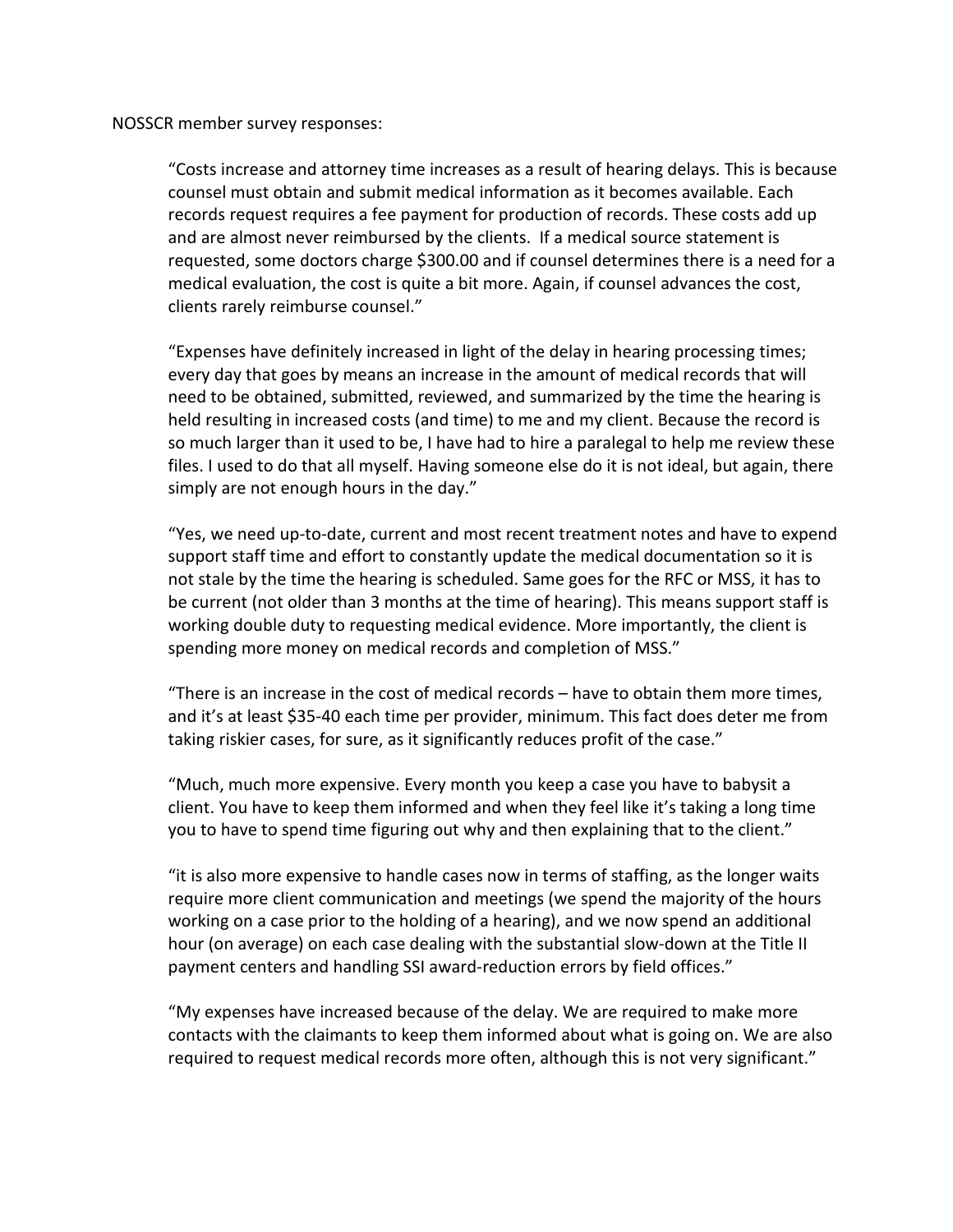"Of course. I have a payroll to meet twice per month. Having cases take years to get a hearing, then another 3-7 months to get a decision, then having to wait another 3-5 months before the fee is released means I have a rather large overhead each month. The time value of money is important here. I can't tell you how many months where I've had to borrow money at high interest rates in order to meet my overhead despite having \$60,000++ in awaiting payment cases that were approved more than 3 months previously."

"Yes, mostly because more and more health care providers are charging the maximum copying fees. The state agency…does a poor job of collecting records and with the long wait times, the records are larger and more expensive."

"Yes. It takes forever to get medical reports. It costs a lot of money to get medical records!!"

"Yes. Increase in cost of records due to a longer timeframe. Also, general overhead costs have increased and the reduced amount of hearings and decisions cause those costs to be deferred."

"Yes. Also the stress of handling cases increases for attorneys because the clients – with whom we have longer relationships – have more extreme life stressors. Clients without income longer are prone to become homeless, have more mental issues, attempt suicide, end up in jail, or other negative consequences associated with extreme poverty."

#### **How Has Representative Revenue Changed in the Past Few Years?:**

Survey respondents indicated that generally their revenue is down significantly over the past few years due to the delays in processing cases, the decline in ALJ approval rates, and the increase in expenses as a result of the delay.

NOSSCR member survey responses:

"The overall revenue has declined due to lower number of favorable decisions, more so than anything else. But the fee cap makes it less likely to be profitable too, because of the significant time involved from time of case opened until resolved."

"[O]ur overall revenue is down substantially, and it has declined every year for the past five years. We typically see overall revenue decline about 10% each year."

"My gross revenue has decreased significantly, by more than 35%, due to the fall in approval rates. My profitability has also significantly decreased, but this is a result of the combination of the fall in approval rates and greater expense in preparing for hearings. Medical record acquisition costs are significantly higher. Social Security is requiring a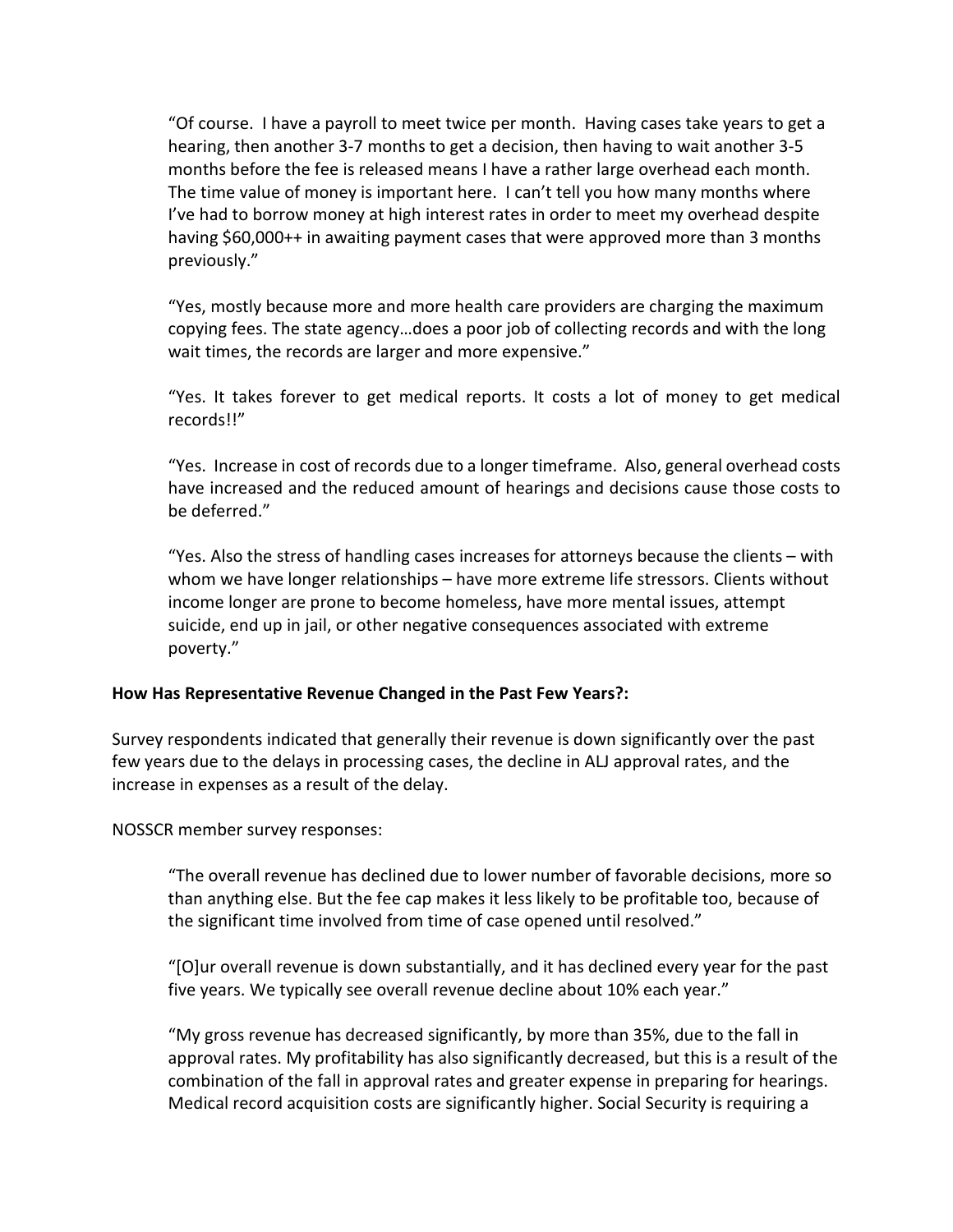greater amount of evidence and with the lower approval rates I find it necessary to spend more time on preparing arguments, briefs, and advising clients about needed medical testing and evaluations. The amount of time I spend per case, which is the most significant cost, has increased by at least 40% since 2012. This is helped us maintain a high level of success, but has resulted in a significantly lower profitability."

"Revenue has decreased significantly because I have to spend considerably more time per case than I did 5 years ago, which means I take fewer cases."

"We have a revenue problem. Between fewer fully favorable decisions, decisions made to cut back fees, longer wait times, and very long wait times to be paid even after a fully favorable decision, it is becoming very hard to represent claimants."

"Overall revenue has decreased due to fewer favorable decisions and higher costs."

# **Why Is Evidence Submitted Close to the Hearing?:**

We asked NOSSCR members to tell us why evidence might need to be submitted close to the hearing. We provided the following list and asked members to tell us any other reasons it might be the case:

- a. Attorney not hired at earlier stage
- b. Attorney did not know about the specific evidence
- c. Client forgot to mention condition, episode, or treatment
- d. Client didn't want to mention mental issues for fear of stigma, or effect on long-term disability benefits
- e. Representative requested it and followed up several times but it took a long time.
- f. Health conditions are not static. Condition deteriorated or client had another episode or received additional treatment
- g. Hospitals or providers closing, makes getting the records harder

NOSSCR members indicated that generally all of the above reasons are reasons why evidence is submitted close to a scheduled hearing date. The most likely reasons reported are that despite ongoing and repeated efforts to get the evidence it takes a long time for providers to provide it (with some reporting that it is not uncommon to take up to 6 months to receive requested evidence) and that the client did not know that they had a condition (generally a mental health condition), in addition to claimants failing to mention a condition or treatment. The fact that health conditions are not static and ongoing treatment occurs (and new conditions/complications might develop) close to the hearing was also cited by many respondents. One respondent summed this reason up by saying "[d]uring the representation, the client is always undergoing additional treatment. So there will always be records to submit from the last month or two of doctor visits, ER visits, admits, etc." Survey respondents also indicated that a reason why more evidence is being submitted close to a hearing is that the client was unrepresented during the initial/reconsideration phase and the DDS failed to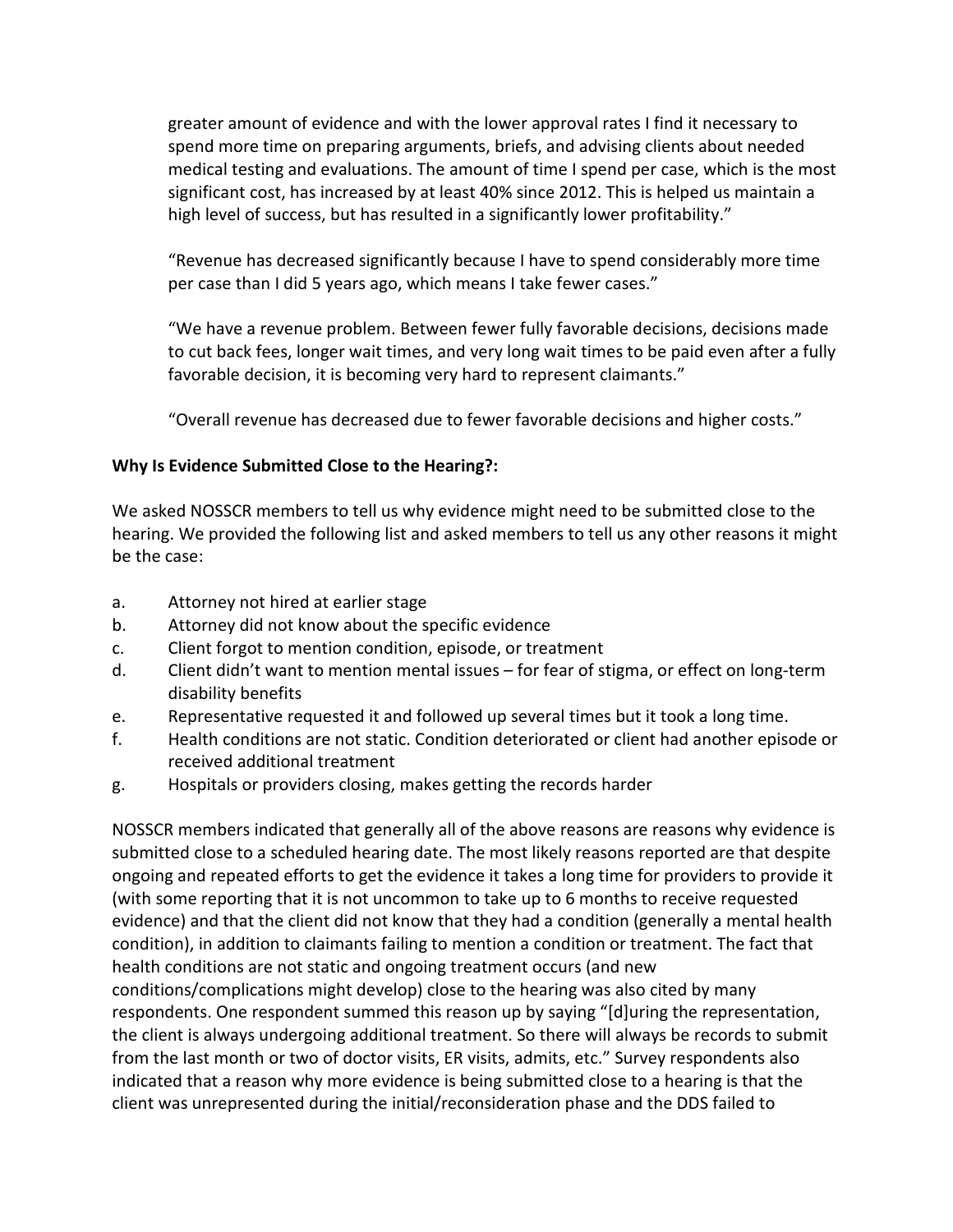adequately develop the record. The representative is therefore collecting evidence identified to, but not collected by, the state agency.

NOSSCR member survey responses:

*Takes a long time for providers to give records:* 

"There are numerous reasons, but the real question is how soon do we seek evidence we learn about. The answer is we always seek evidence immediately after we learn of its existence, and always follow up regularly. Some sources take as long as six months to provide evidence. We average 3 to 4 requests for every medical record we receive. Some deny having records until asked multiple times, or the client calls them. Some want exorbitant fees for records (I've received invoices for \$1,500 for 30 pages of hospital records, for example). Often clients do not tell us about treatment, and we don't learn about it until we read an agency-obtained CE, or review treatment records, or interview family members to prepare for the hearing. Sometimes the doctor or hospital cannot be found, or simply fails to respond to repeated requests."

"Some providers are extremely difficult to handle. Some large hospitals will send records within 20 days after a request, and then without warning slow down to taking 4 or 5 months to do so. We resort to HIPAA timing complaints and threaten litigation. We write, fax, call, and visit medical offices personally to obtain records and remind staff. 25% of our staff time is consumed by following up on pre-hearing medical records requests. Despite all of this, 50% of late-submitted evidence is caused by the provider sending the records in an unpredictably late manner. Most of the remainder (40%) of late-submitted evidence is caused by the evidence being created at a late date, by an appointment that happens immediately before the hearing, for example."

#### *Claimants don't know they have a condition or forget to mention treatment:*

"One thing you don't mention is that clients almost never understand why they are disabled. They usually think the thing that annoys them the most frequently is the biggest problem, and fail to mention, or deny, other problems that are worse. And most claimants have mental impairments that they are unaware of. There is frequently a need to get new evidence."

"Regardless of how many varied techniques I have used over the past 30 years, including different types of forms, asking questions as many ways as I can think of and as often as I can, and admonishing my clients that they MUST tell me about everyone they have seen for evaluation and treatment, they inevitably come up with more new information at the last minute about Dr. X who they saw 2 years ago. 'Oh, didn't I tell you about him? Sorry' they say. Our clients are facing the most distressing time in their lives, many have mental health issues, they are on high doses of narcotic medication for pain, and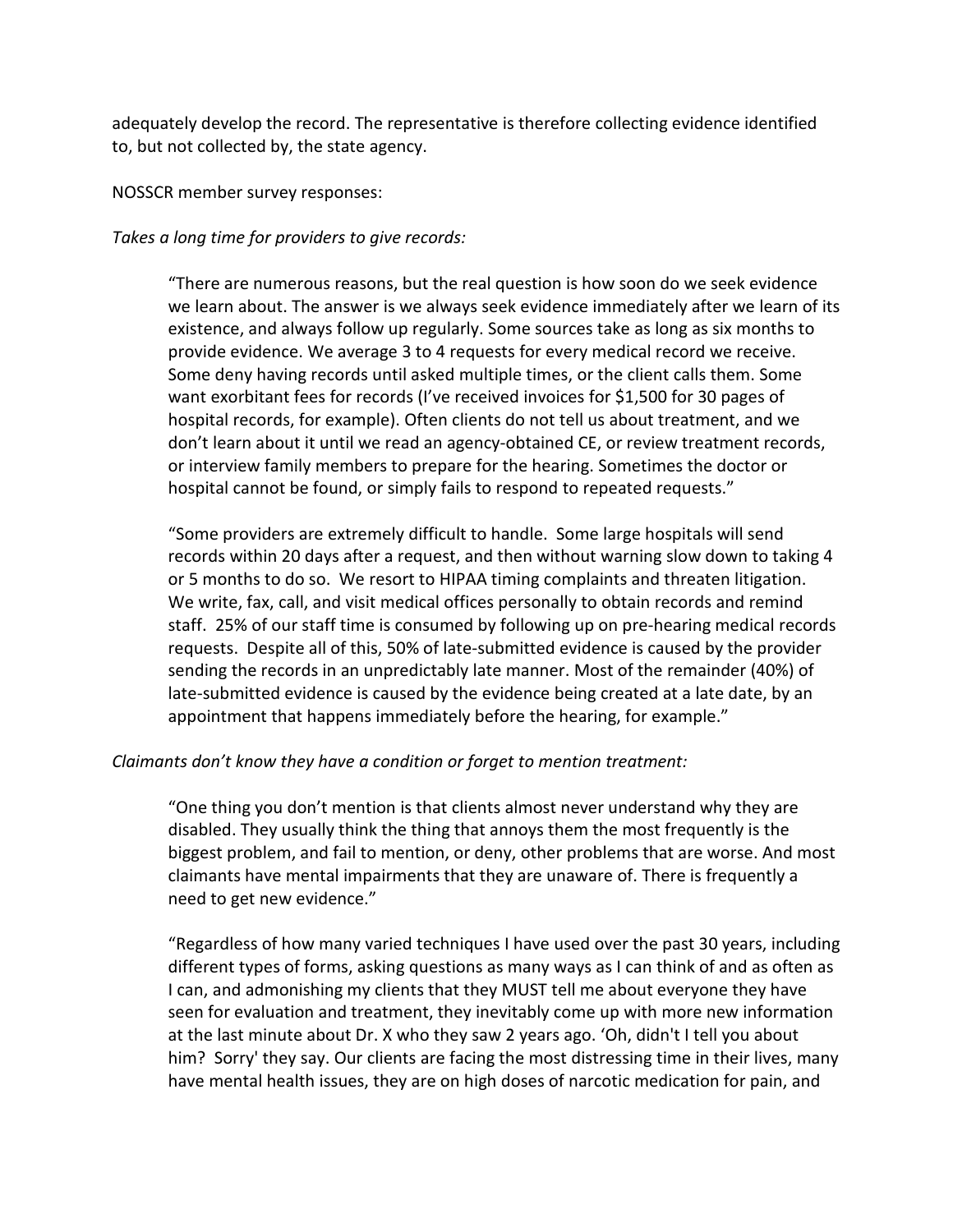live chaotic lives. Remembering to tell me everything is simply not going to happen in every case, or even most cases."

"We gather information from the client about sources of evidence monthly. Nevertheless, 10% of the late-submitted evidence is caused by the claimant not having described it until later, normally because the claimant is too low-functioning to handle reporting the information (this could be a memory issue, or poor judgment in failing to realize that we gather all evidence)."

# **Are Claimants Having Trouble Getting Representation?:**

The respondents to the NOSSCR survey indicate that claimants are already having trouble accessing representation and that they see this difficulty increasing in the future. There are a variety of ways in which this is already occurring.

NOSSCR members survey responses:

# *Firms are closing or cutting their staff and attorneys*

"I also practice employment law and ERISA benefits. another attorney dropped SSA cases because the fees were not reflective of the time spent with clients, medical records reviews and paper work."

"Low approval rate, small fees and SLOW payment putting attorneys out of business."

"We make less money and do more work. I have had to cut my office staff, including attorneys, in half in order to stay open and I believe this is in direct correlation [the percentage of approvals dropping from ] approximately 60% to 40% nationwide. We used to be an office of 6 attorneys and 19-20 staff. We now have 3 attorneys and 10 staff. I will not hire any new attorneys because I cannot afford to do so. I know that we need more staff and attorneys to handle 1600 open cases, but I have had to reduce my staff in order to survive as a law firm. Having been in business for 25 years, it is not the time for me to close down my practice and try something new and so, my only choice is to adapt or die… Many of my colleagues have retired. I am not old enough to retire or I would."

"[My firm now has] two full time attorneys. We used to also have one part-time attorney writing pre-hearings memos…I laid her off last year"

"Most of the law firms have gotten out of disability law in [my town] altogether because it is so difficult to make any money practicing disability law here. [three named firms went out of business]. These were all major players but they just can't deal with the razor thin margins."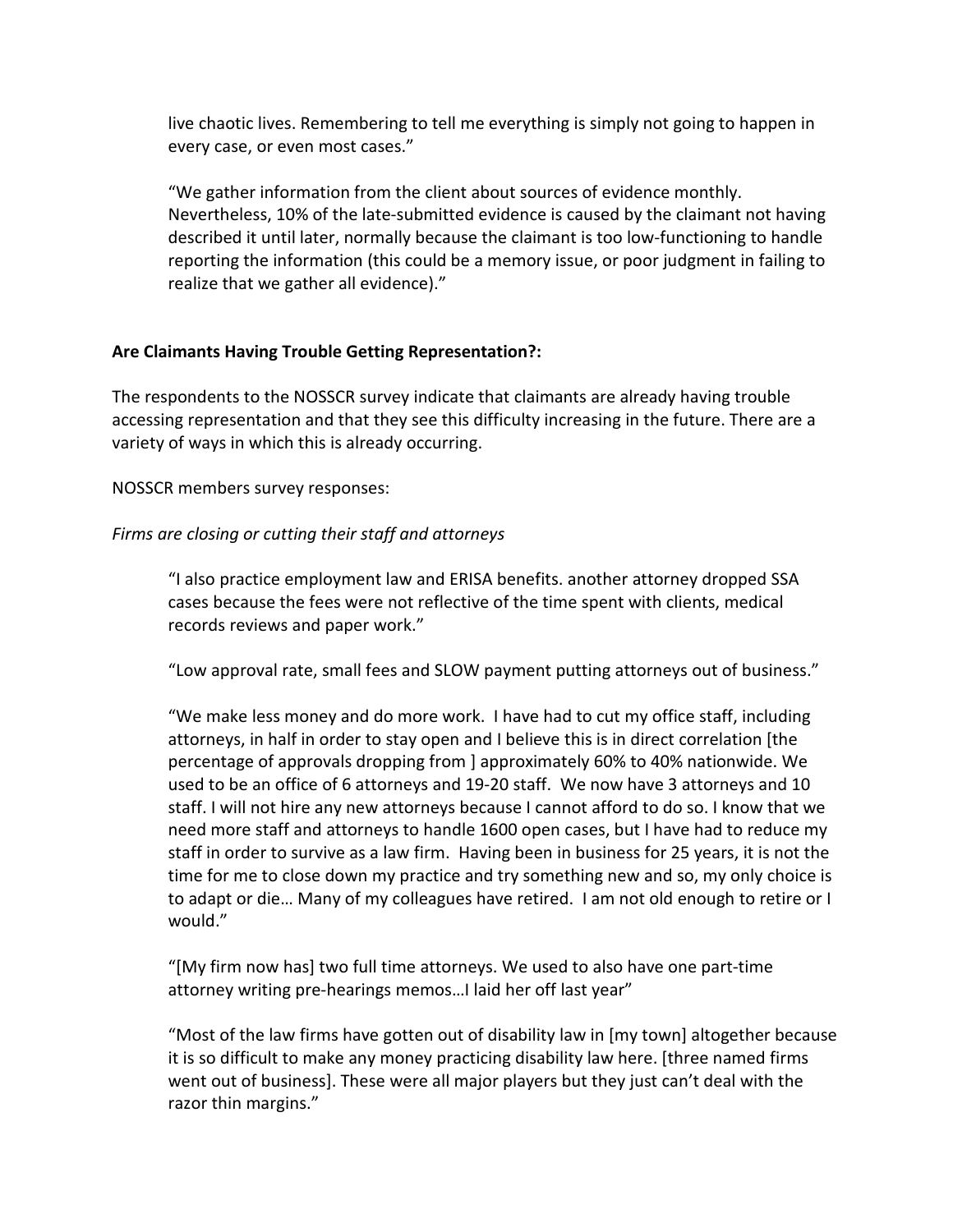"We have reduced compensation for both attorneys and staff by between 10% and 50% depending on the role. We have cut all forms of benefits. We have terminated more senior staff with higher salaries."

"In our area, many of the other Social Security lawyers have either closed their practices or moved to other areas of law. We no longer accept as high a percentage of new requests for representation. Ten years ago we had to perform outreach to find referral sources, but now there is no longer any need. Doctors, legal aid programs, and others will commonly give clients a list of three choices for whom to hire to help on a Social Security case, and our firm is usually the only one of the three choices that still exists. Even then, we often don't accept the new case. If a caller has a hearing that is coming up too soon, we do not take the case because the new ALJs will refuse to postpone. If a caller has a scheduled hearing, but goes to a hospital that is running too slow on providing evidence, we do not take the case because the new ALJs will refocus on the case on those issues rather than disability. We have greatly increased our federal court practice (it has tripled), and that has provided some additional revenue that has allowed us to remain solvent. If we had not increased our federal court litigation successfully, we would have had to reduce our staff even more."

# *Existing firms and representatives are more carefully screening cases and taking fewer cases, resulting in many people going unrepresented.*

"Because of the low revenue in SS practice, I have moved into a WC practice in my firm and strictly screen potential SS cases, cutting way back on the number and types of cases I will accept. Previously I did not screen cases at all, and offered anyone with merit on their medical issue an opportunity for representation. But, I cannot afford to do that now, with the fee cap and with the decline in the number of favorable decisions. It is especially not profitable if I have to pursue [district court] appeals, in terms of the time and expense and reduced fee."

"I can tell you with absolute certainty that hundreds of claimants seeking our help have gone unrepresented because of the combination of unreasonable ALJ denial rates and the fee cap. I run a business, not a charity. If the average fee is fixed while my overhead rises, I have to adjust. The main adjustment I can make is to decline to represent claimants who are disabled, but where the current hostile climate means that the amount of work required to help them will far outstrip the available fees. Ten years ago, I declined <10% of potential clients. Now I decline >50%. So, yes, many claimants are going without representation…"

"I take fewer cases now due to the decreased approval rate and it takes me longer to determine whether I can take a case because I have to make sure the case can be fully developed. I am not able to take as many of the cases that seem more of a "long shot", which ends up hurting the claimants as they have difficulty getting representation."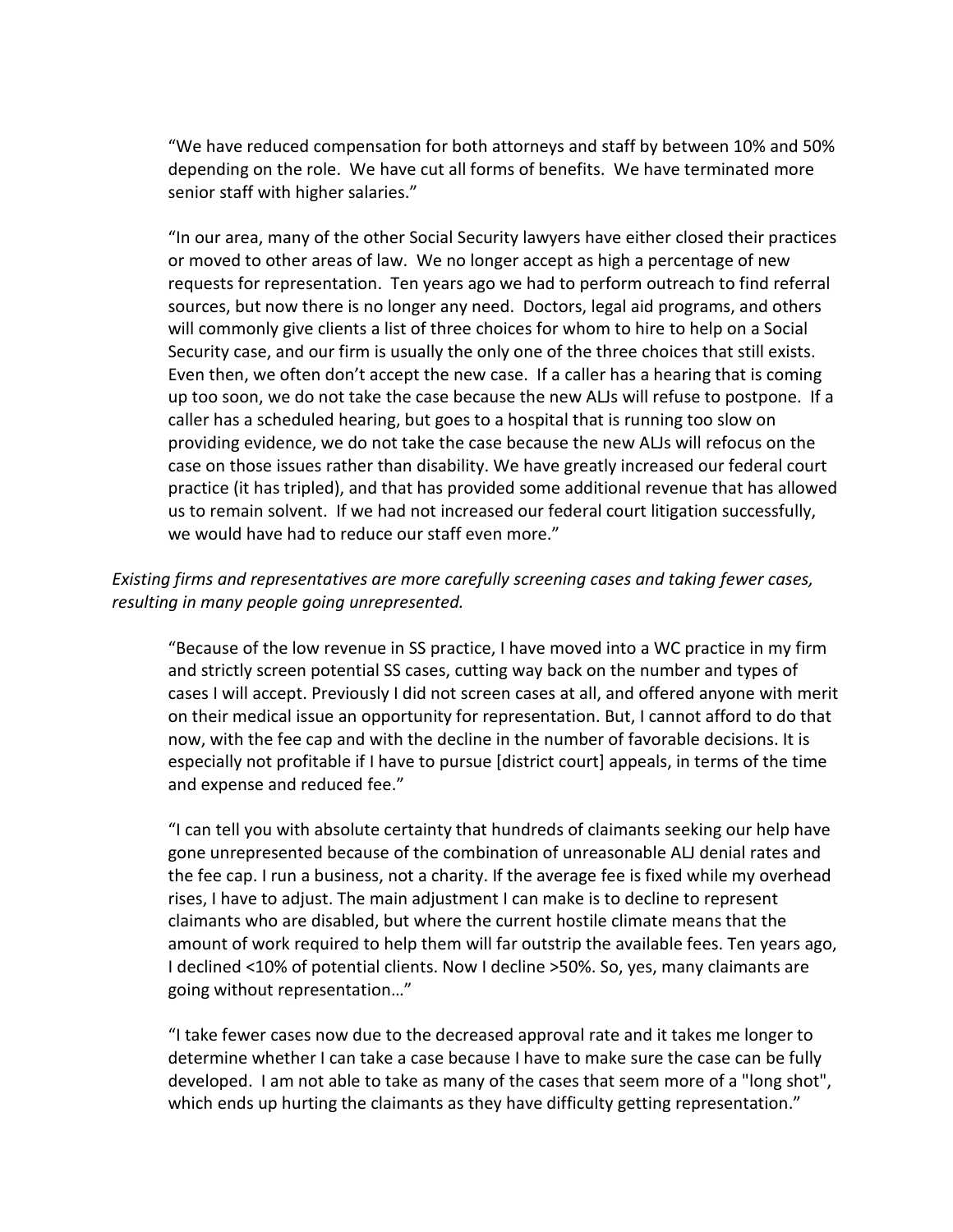"I am taking fewer cases, more selective in case selection and I will be closing my office and working out of my home before the end of the year."

"I have changed taking certain cases, such as cases where there is limited treatment or there is the suspicion of DA&A (or other issues affecting credibility). I am taking fewer younger individuals (but do not exclude younger persons)."

"I am a younger attorney as far as SSA reps go (33) and I strongly question whether I can continue doing this type of work while supporting my family. I also turn down a lot more claimants these days."

"We are more hesitant to take cases of people under 50 years old. We are more willing to dismiss non-cooperative claimants or claimants that lack conclusive objective evidence."

"I have limited my practice in SSD matters. I rarely handle cessation matters or overpayment matters. I simply cannot expect to be paid. I do not handle cases at the Federal Court level. Lower approval at the hearing level . . . requires greater selectivity of claimants."

"I am more selective in taking cases, because you have expenses with each case and judges are not awarding as many. I certainly won't travel for a case like I used to."

"The reduction in income from S.S. cases has caused me to increase the non-social security part of my practice. Although I cannot quantify it, the fee cap has an effect on case selection."

"I am now imposing much higher criteria before I will represent an SSI only claimant. I don't earn enough. My average fee for SSI only cases is about \$2200. For the amount of work, it is simply not profitable. I am instead shifting my focus on attracting SSD clients to the detriment of SSI only claimants. It's a shame as these people need the most help and are usually very, very deserving. They also have had the least out of life coming from low economic circumstances."

"My SSD attorney fee revenue has been about the same for the past three years. I screen the cases better and take more SSD/Title II and less SSI/Title 16, CDR, child's cases and overpayment cases. I also appeal the cases to federal court and upon remand there is no fee cap, so I petition for the full 25% to make up for the fewer cases taken in and the higher number of unfav[orable] decisions. My thought is why take 200 cases with the exact same revenue as 150 cases. Unfortunately, this means many individuals go unrep[resented] (mainly SSI and child's SSI who need representation the most)."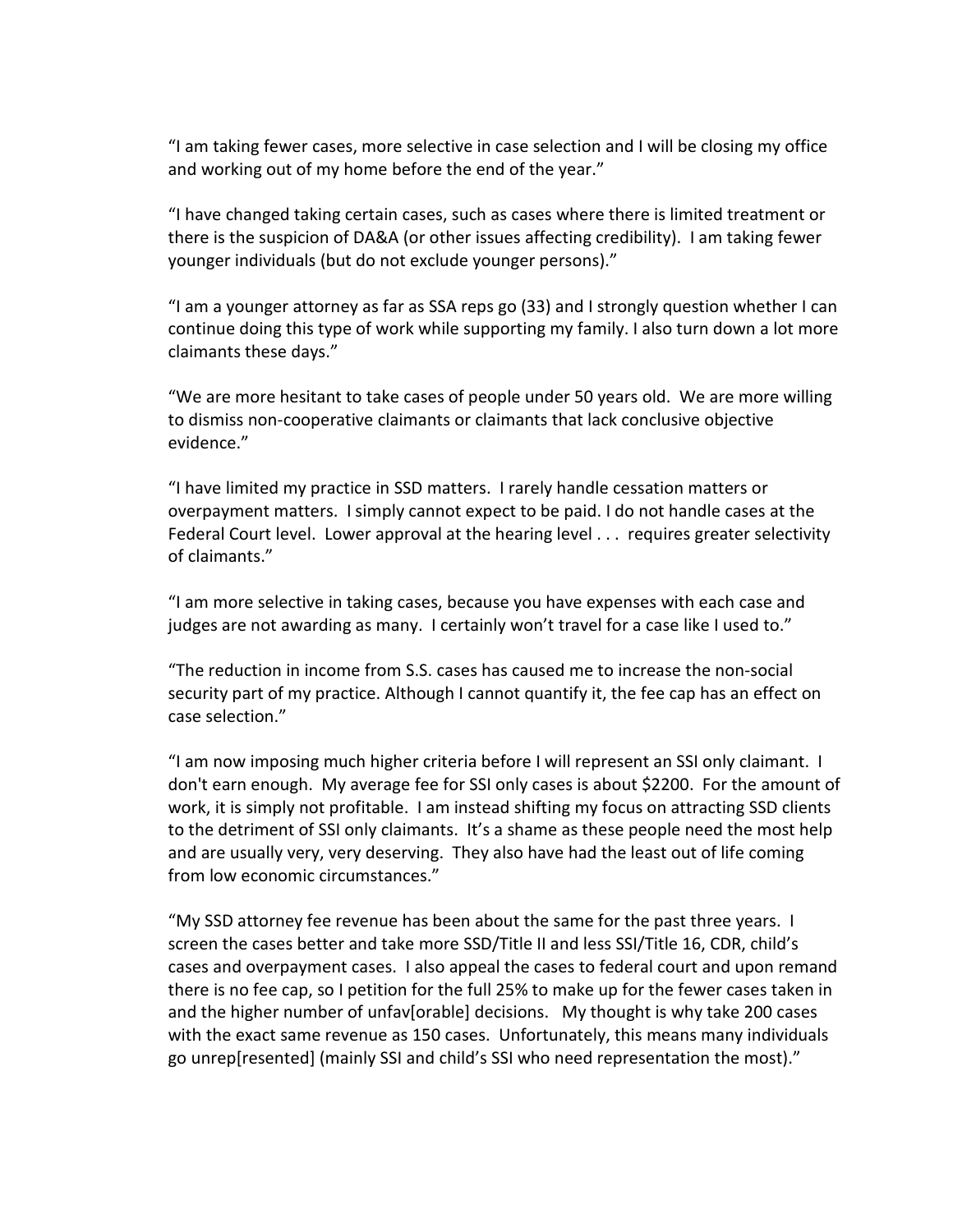"Due to higher denial rates, and lower fees generated, I have cut back on my SS practice substantially. I do maybe about 60 hearings a year."

"[W]e are no longer accepting cases of younger individuals children, cessation cases, or overpayment cases. In the past, we accepted all of these cases, but we have found that the SSA takes so long to review these cases and it is so unlikely to win, that it is not worth it to our firm to do these cases. We no longer do Social Security law exclusively because we need to make more money. We take Veteran's cases, long-term disability, ERISA cases, and we do some trust work."

"Since I'm a solo practitioner with no full-time support staff, I have to screen and scrutinize cases very carefully for such a small maximum fee. If I had the possibility of a higher fee cap that might make it more bearable to attempt certain other cases."

"Well, most firms will not take SSI only cases, we are considering this change. We are much more selective in taking cases now compared to before. We've also shifted away from Social Security disability law, you just can't make enough \$\$. We've stopped hiring attorneys and increased the workload of our staff."

"In the last year I have been more selective about choosing cases. It is just so hard to win. Cases that I would have taken in the past, I now turn down. I need to take a really hard look at any case for a claimant younger than age 50. I am now trying to take fewer cases as long as they are high quality."

# *General reasons why claimants are having or will have trouble getting representation in the future:*

"I would like to conclude that the fees generated by my Social Security/SSI practice do not support the amount of time and effort required. This summer I decided that I needed to scale back the number of Social Security cases I handle. Even if I receive the maximum fee, which is \$5,909.00 after deduction of the service charge, I usually have a profit of about \$1,000 to \$1,500 on the case. If, however, the case must be appealed to the Appeals Council or Federal Court, the maximum fee will not cover the amount of time I and my paralegal invest at the agency level. If you factor in the number of unfavorable decisions we receive, the Social Security cases do not pay for themselves."

"In other types of contingent fee cases (i.e., personal injury and debt collection), the contingent fee received is large enough to compensate you for the unsuccessful contingent fee cases you handle. This is not the case with Social Security cases because the maximum fee is intended to preclude the successful attorney from receiving a "windfall." The sum of \$5,909.00 is not a "windfall" and does not provide sufficient compensation to cover the cost of unsuccessful cases."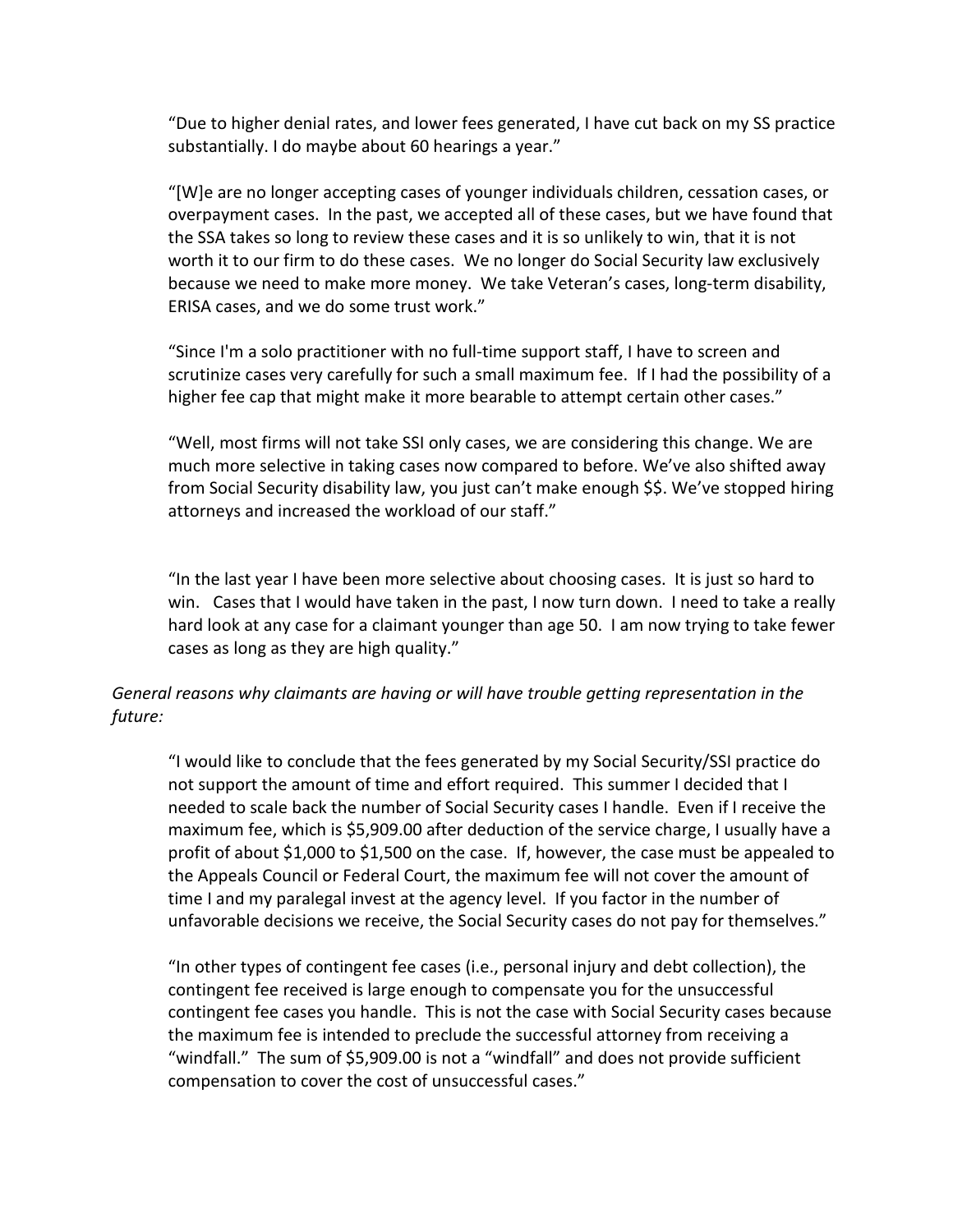"The SSA disability process has become increasingly cumbersome, especially in the last three years. Regulatory requirements demand increasingly more effort from representatives with decreasing profitability for the work performed. In most cases time spent in representation would result in fees that would exceed \$25,000.00 in the context of non-SSA disability cases. The fee cap does not begin to represent fair compensation in most cases, especially since it is not possible to predict which cases may require multiple appeals…Reliance strictly on SSA disability cases used to be sufficient to maintain a law practice devoted exclusively to that genre. Because of problems with delays and fee payments, including a fee cap that is now too low to generate an adequate income steam, counsel must turn to other sources of revenue to keep the practice alive. This means taking fewer SSA disability cases. Also, case selection criteria are being tightened. I am disinclined to handle child disability cases, younger adult cases, cases where the person seeking representation is receiving public assistance, cases involving a remote DLI and cases where a prior attorney has declined to waive an attorney's fee."

"Yes, the fee cap stagnation will affect the ability of claimants to obtain attorneys. As noted above. my revenue is going in the wrong direction, despite the increase in the number of hours I have to work and the increase in my expenses for a paralegal and for medical records costs. This situation is unsustainable for me both professionally and personally. I feel deeply that my clients have meritorious claims and need my expertise, and I believe that I actually assist the ALJs in structuring the case in such a way that they can evaluate it easily, explaining all the issues to the client so the ALJ doesn't have to prepare the client for the hearing in order to make it as efficient as possible for the ALJ. etc., but the current situation is simply not sustainable. I have developed as much efficiency in my practice as is humanly possible, and yet the workload per case has increased exponentially, all without any increase in the fee cap."

"I know that claimants are having a hard time being represented. I hear from other offices that they are very strict about what types of claims they take, including placing simple restrictions like refusing to take claims for people who are under a certain age. I would like to hire an additional attorney. My workload is very high. However, I cannot do so because I don't have sufficient income. I have had to reduce my staff. I have also increased my non-Social Security caseload. I work longer hours. It is rare that I don't work a weekend. I have considered doing a more significant screening of my cases to eliminate claims that don't have what appears to me to be a good chance of winning. However, I've done this for long enough that I have enough experience to know that it is very difficult to tell from the beginning of the case what a case will look like at the end of the case. And I think that everyone deserves a chance to prove their case, if that's what they want to do. I know of other attorneys in my area who have attempted to represent people in Social Security disability cases. However, most of them now refer clients to me because they are unable to do so profitably."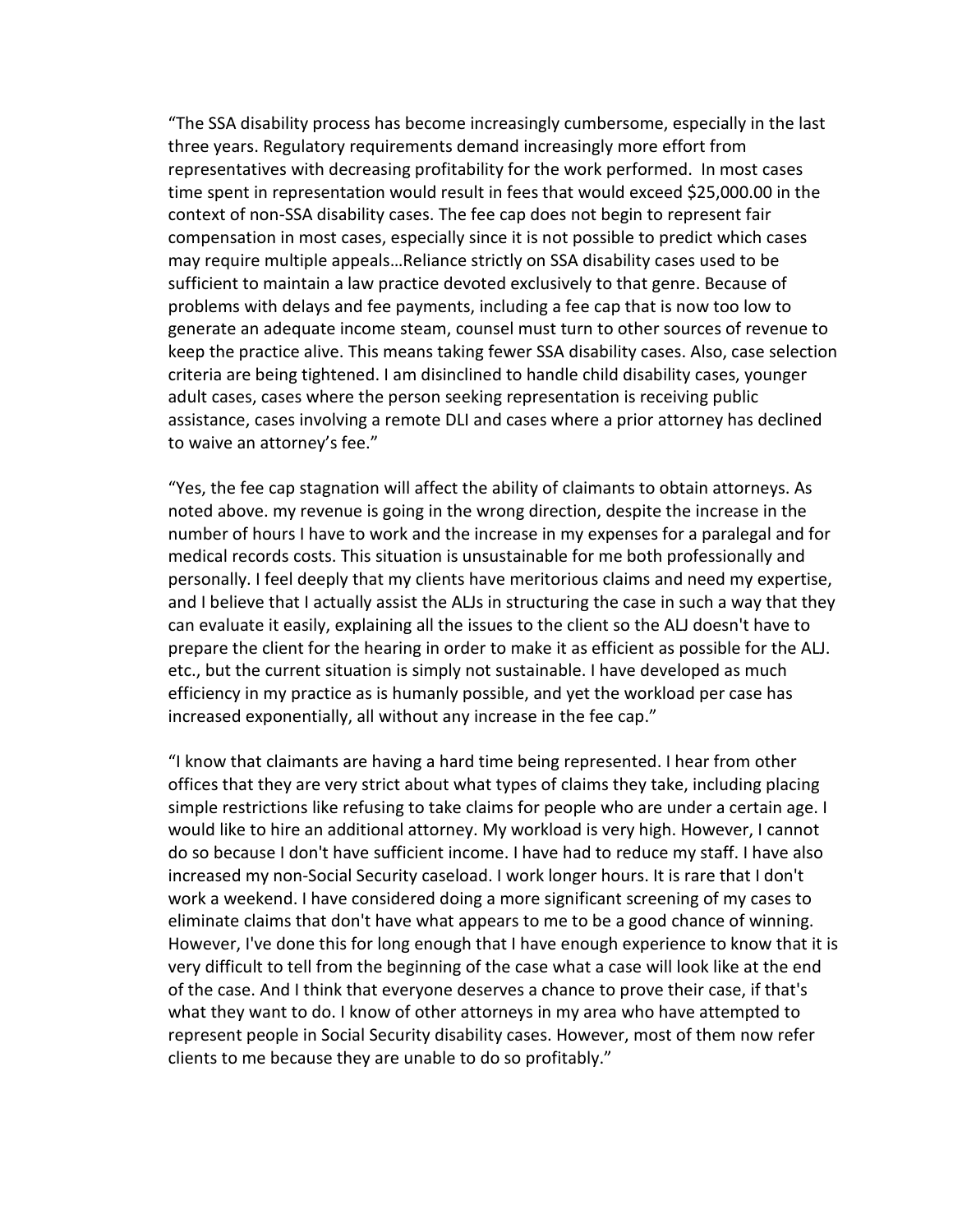"It boils down to the bottom line. If one cannot generate enough revenue to show a profit, then one must focus on other areas of the law in order to stay afloat. Every year the fee cap is not increased to keep up with the true inflation rate, the less "money" one can make representing the most vulnerable amongst us. SSA makes it very difficult to maintain a successful practice focused on disability appeals."

"I'm barely surviving. ODAR is setting hearings at a snail's pace. Payment center is paying fees at a snail's pace. I have fee petition cases where I am going on 2 years waiting for payment. Generally, with the long delay, the work up for hearing has increased by 40%. More medical records are needed for which I am out of pocket which less than 5% of my clients reimburse me for. On the other side there ends up being lack of treatment due to client's inability to continue to pay for treatment which requires an evaluation that I have to set up and pay for and for which, again, I am rarely reimbursed for."

"Definitely, people are losing out on representation! … I am taking fewer cases and refusing difficult cases when I never did this before. I find myself apologizing to folks quite often, because I just cannot help them."

"Due to the falling approval rates and lower income, I am giving serious consideration to retiring (I'm 65). I'm the only attorney in at least a 9 county area in…who handles federal appeals. I am also the only attorney who limits his practice to disability in that region. I am also the only attorney who does not select based on age, deselect based upon unfavorable factors such as a criminal record or past alcohol abuse, etc. When I retire, there will be no recourse for many people. I have already decided to stop taking appeals to the Appeals Council and court that I did not represent administratively."

#### **Conclusion:**

These survey results support the conclusion that representing Social Security disability claimants is becoming more complicated, requiring representatives to spend more time per case and increasing the cost per case to representatives. New regulatory requirements enacted over the past several years (such as the requirement to submit all evidence under 20 CFR §404.5112) combined with the significant increase in the delays in scheduling hearings and issuing decisions, falling approval rates and productivity levels by ALJs, significant delays in the payment of fees, and the failure to adjust the fee cap have resulted in an environment that makes it extremely challenging, if not impossible, for representatives to maintain a profitable practice.

Representatives have already begun to respond to this challenging environment in a number of ways that negatively impact the ability of claimants to find representation. Firms and attorneys are leaving the practice area, reducing staff and attorneys, and not hiring new staff and attorneys. Representatives are becoming more selective about the cases they take and rejecting claimants they think are eligible for benefits based solely on medical evidence but